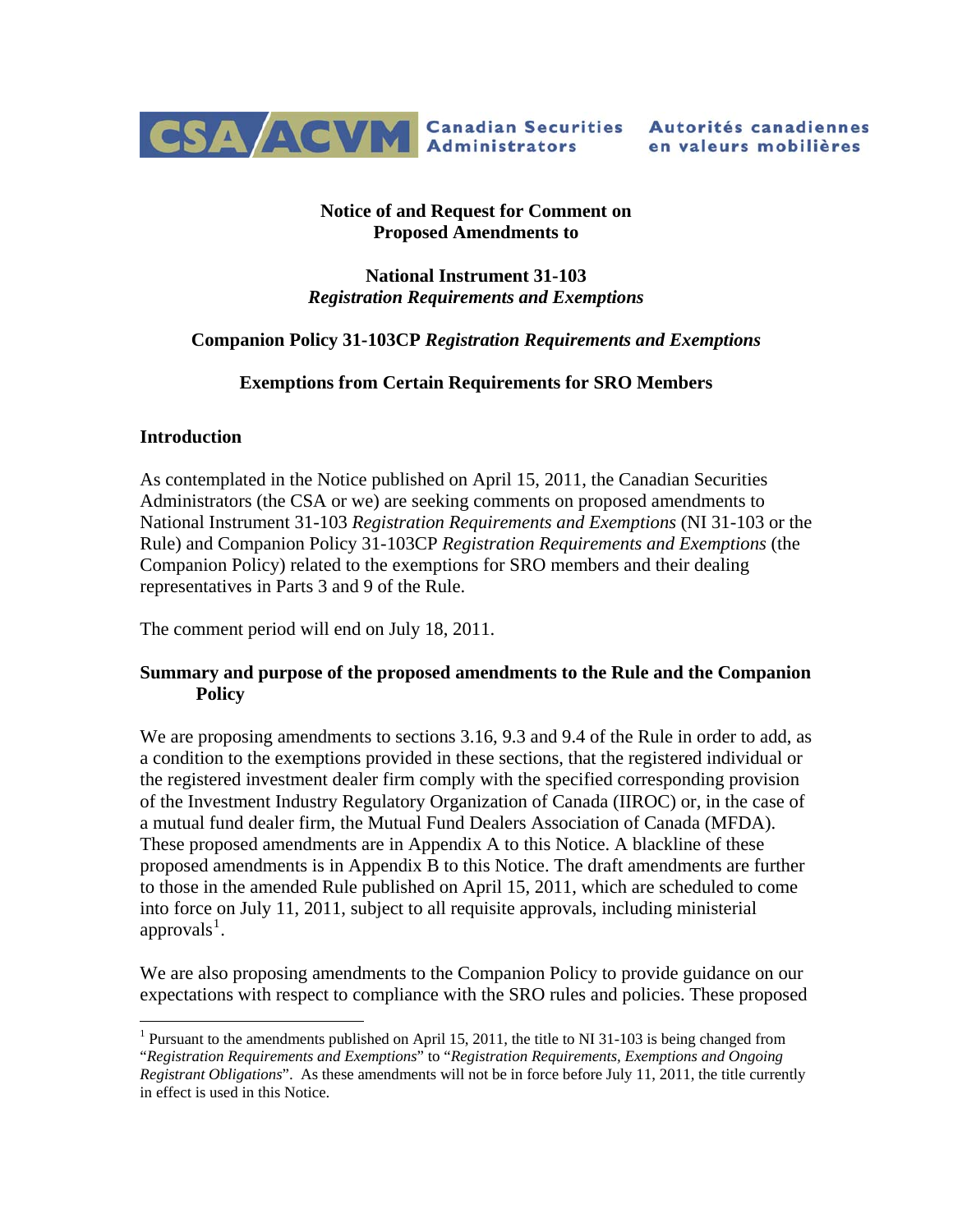amendments are in Appendix C to this Notice. The proposed amendments are further to those in the amended Companion Policy published on April 15, 2011, which are scheduled to come into force on July 11, 2011.

The purpose of these amendments is to ensure that all registrants are subject to the same enforcement regime in respect of a breach of the Rule.

If necessary, we will update the references to IIROC and MFDA provisions in the appendices to the Rule so that at the time these amendments come into force, we refer to the most current corresponding IIROC and MFDA provisions.

#### **Authority for the proposed amendments**

In Ontario, the rule making authority for the proposed amendments is in paragraphs 2, 3, 8, 8.1 and 8.2 of subsection 143(1) of the *Securities Act* (Ontario).

### **Alternatives considered**

Due to the nature of the proposed amendments, no other alternatives were considered appropriate.

### **Unpublished materials**

In developing the proposed amendments, we have not relied on any significant unpublished study, report or other written materials.

### **Anticipated costs and benefits**

The proposed amendments will make the Rule, the Companion Policy and the ongoing requirements more clear and specific while at the same time ensuring that all registrants will be subject to the same enforcement provisions for a breach of securities law, to the benefit of registrants and the investors they serve.

#### **Request for comments**

We would like your input on the Rule and the Companion Policy. We need to continue our open dialogue with all stakeholders if we are to achieve our regulatory objectives while balancing the interests of investors and registrants. All comments will be posted on the Ontario Securities Commission website at [www.osc.gov.on.ca](http://www.osc.gov.on.ca/) and on the Autorité des marchés financiers website at [www.lautorite.qc.ca.](http://www.lautorite.qc.ca/)

#### **All comments will be made publicly available.**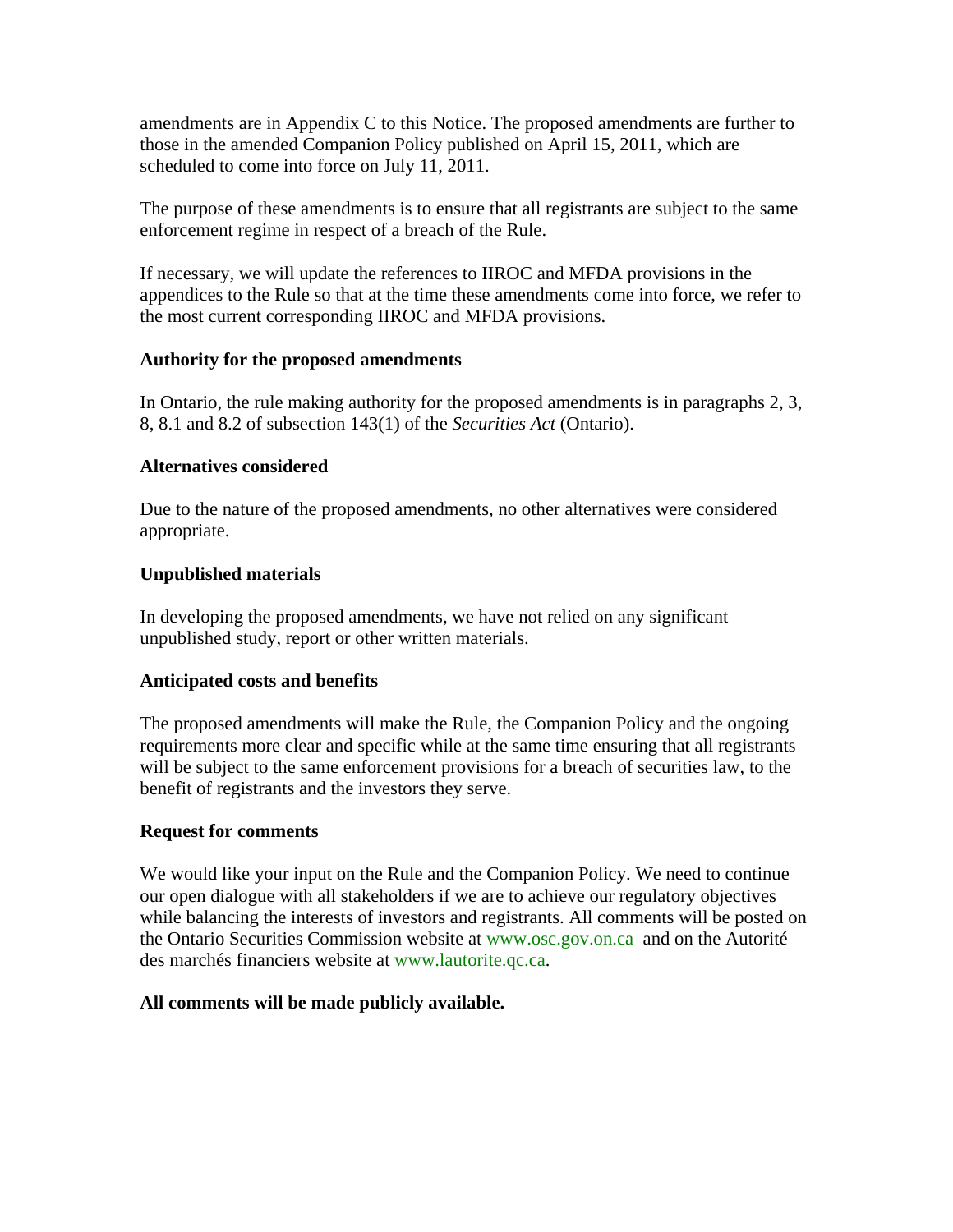**Please note that we cannot keep submissions confidential because securities legislation in certain provinces requires publication of a summary of the written comments received during the comment period. In this context, you should be aware that some information which is personal to you, such as your e-mail and residential or business address, may appear in the websites. It is important that you state on whose behalf you are making the submission.** 

Thank you in advance for your comments.

#### **Where to send your comments**

Please address your comments to all CSA members, as follows:

British Columbia Securities Commission Alberta Securities Commission Saskatchewan Financial Services Commission Manitoba Securities Commission Ontario Securities Commission Autorité des marchés financiers New Brunswick Securities Commission Superintendent of Securities, Prince Edward Island Nova Scotia Securities Commission Superintendent of Securities, Newfoundland and Labrador Superintendent of Securities, Northwest Territories Superintendent of Securities, Yukon Territory Superintendent of Securities, Nunavut

Please send your comments only to the addresses below. Your comments will be forwarded to the remaining CSA member jurisdictions.

John Stevenson, Secretary Ontario Securities Commission 20 Queen Street West, Suite 1903, Box 55 Toronto, ON M5H 3S8 Fax: 416-593-2318 E-mail: [jstevenson@osc.gov.on.ca](mailto:jstevenson@osc.gov.on.ca)

Me Anne-Marie Beaudoin Corporate Secretary Autorité des marchés financiers 800, square Victoria, 22e étage C.P. 246, tour de la Bourse Montréal (Québec) H4Z 1G3 Fax : 514-864-6381 E-mail: [consultation-en-cours@lautorite.qc.ca](mailto:consultation-en-cours@lautorite.qc.ca)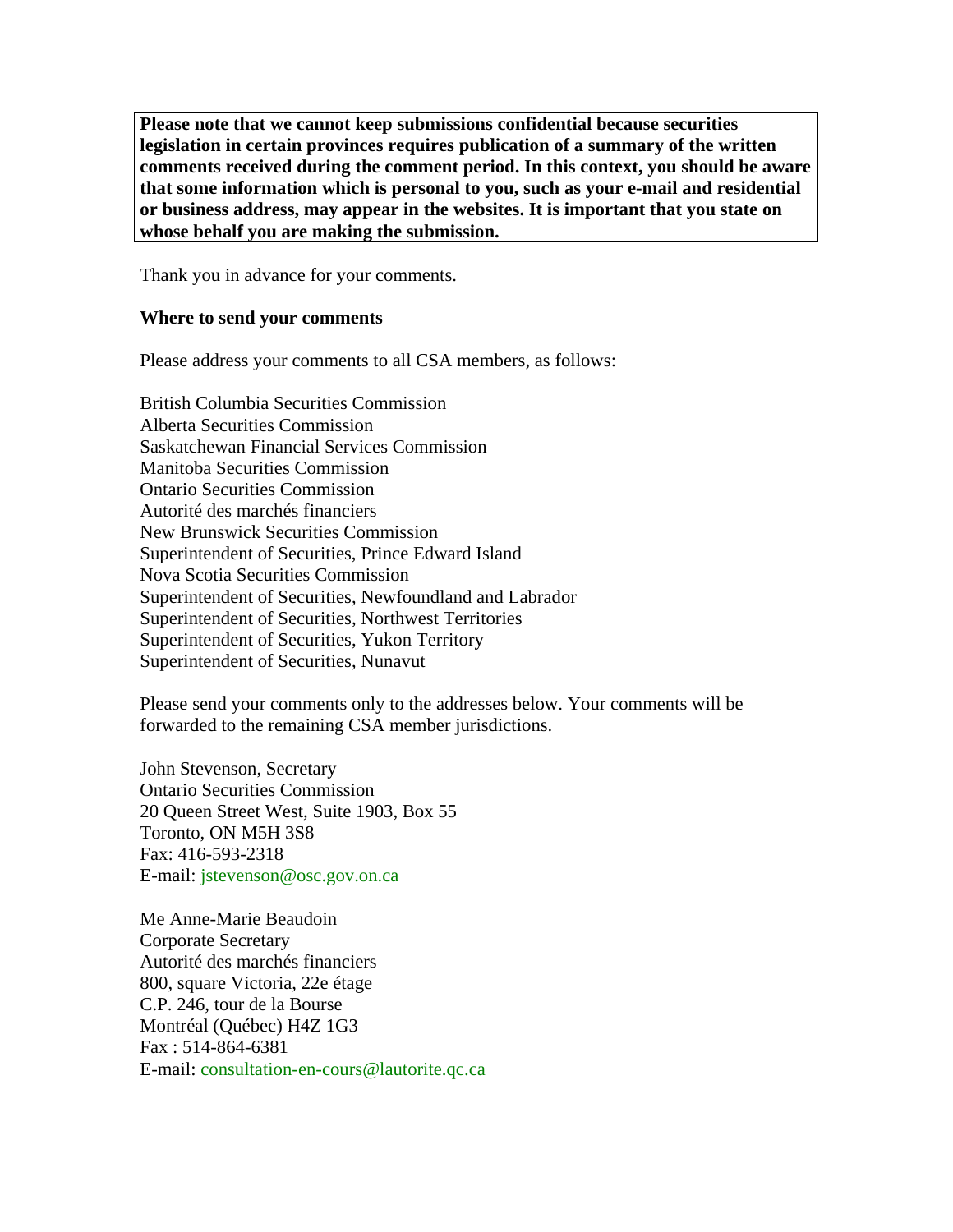#### **Questions**

Please refer your questions to any of the following CSA staff:

Sarah Corrigall-Brown Senior Legal Counsel, Legal Services Capital Markets Regulation Division British Columbia Securities Commission Tel: 604-899-6738 1-800-373-6393 [scorrigall-brown@bcsc.bc.ca](mailto:scorrigall-brown@bcsc.bc.ca)

Navdeep Gill Legal Counsel, Market Regulation Alberta Securities Commission Tel: 403-355-9043 [navdeep.gill@asc.ca](mailto:navdeep.gill@asc.ca)

Curtis Brezinski Acting Deputy Director, Legal and Registration Saskatchewan Financial Services Commission Tel: 306-787-5876 [curtis.brezinski@gov.sk.ca](mailto:curtis.brezinski@gov.sk.ca)

Chris Besko Legal Counsel, Deputy Director The Manitoba Securities Commission Tel. 204-945-2561 Toll Free (Manitoba only) 1-800-655-5244 [chris.besko@gov.mb.ca](mailto:chris.besko@gov.mb.ca)

Leigh-Ann Ronen Legal Counsel, Compliance and Registrant Regulation Ontario Securities Commission Tel: 416-204-8954 [lronen@osc.gov.on.ca](mailto:lronen@osc.gov.on.ca)

Sophie Jean Analyste expert en réglementation – pratiques de distribution Autorité des marchés financiers Tel: 514-395-0337, ext. 4786 Toll-free: 1-877-525-0337 [sophie.jean@lautorite.qc.ca](mailto:sophie.jean@lautorite.qc.ca)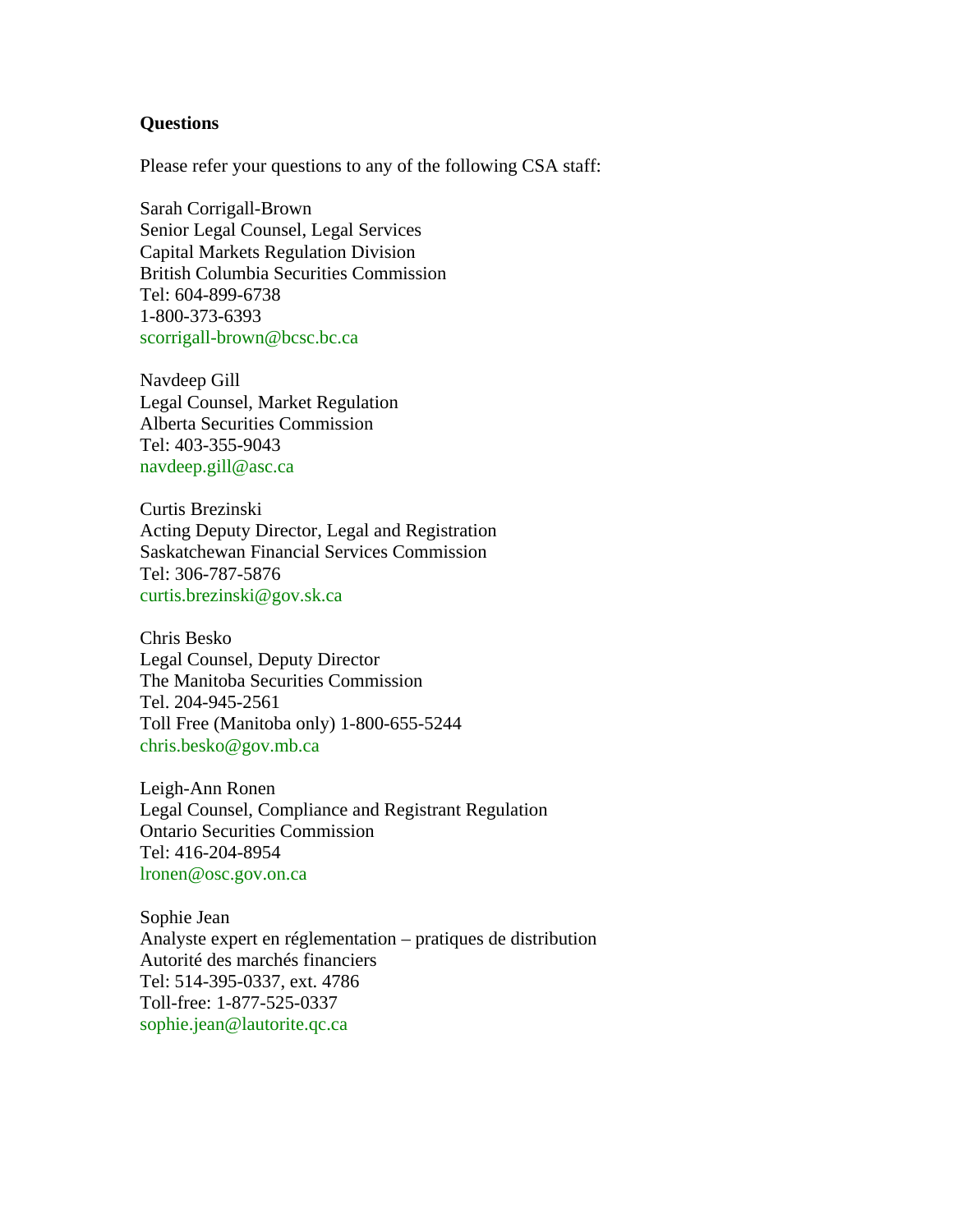Brian W. Murphy Deputy Director, Capital Markets Nova Scotia Securities Commission Tel: 902-424-4592 [murphybw@gov.ns.ca](mailto:murphybw@gov.ns.ca)

Jason L. Alcorn Legal Counsel New Brunswick Securities Commission Tel: 506-643-7857 [Jason.Alcorn@gnb.ca](mailto:Jason.Alcorn@gnb.ca)

Katharine Tummon Superintendent of Securities Prince Edward Island Securities Office Tel: 902-368-4542 [kptummon@gov.pe.ca](mailto:kptummon@gov.pe.ca)

Craig Whalen Manager of Licensing, Registration and Compliance Office of the Superintendent of Securities Government of Newfoundland and Labrador Tel: 709-729-5661 [cwhalen@gov.nl.ca](mailto:cwhalen@gov.nl.ca)

Louis Arki, Director, Legal Registries Department of Justice, Government of Nunavut Tel: 867-975-6587 [larki@gov.nu.ca](mailto:larki@gov.nu.ca)

Donn MacDougall Deputy Superintendent, Legal & Enforcement Office of the Superintendent of Securities Government of the Northwest Territories Tel: 867-920-8984 [donald\\_macdougall@gov.nt.ca](mailto:donald_macdougall@gov.nt.ca)

Frederik J. Pretorius Manager Corporate Affairs (C-6) Dept of Community Services Government of Yukon Tel: 867-667-5225 [Fred.Pretorius@gov.yk.ca](mailto:Fred.Pretorius@gov.yk.ca)

**May 13, 2011**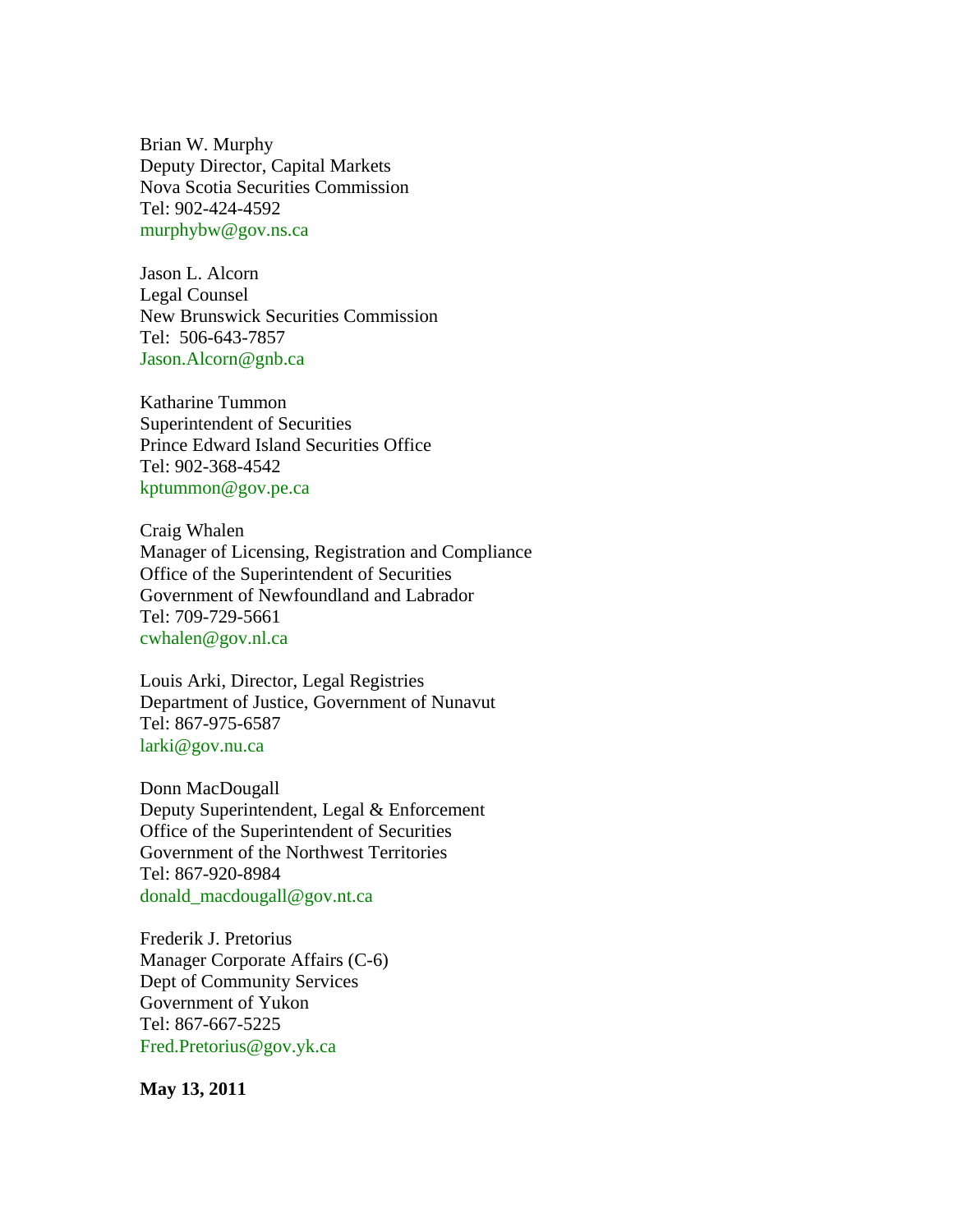# **APPENDIX A**

### **PROPOSED AMENDMENTS TO NI 31-103**

- **1.** *National Instrument 31-103 Registration Requirements, Exemptions and Ongoing Registrant Obligations is amended by this Instrument.*
- **2.** *Section 1.1 is amended by*

### *(a) adding the following after the definition of "IIROC"*

"IIROC Provision" means a by-law, rule, regulation or policy of IIROC named in Appendix G, as amended from time to time; *and*

### *(b) adding the following after the definition of "MFDA"*

"MFDA Provision" means a by-law, rule, regulation or policy of the MFDA named in Appendix H, as amended from time to time;

### **3.** *Section 3.16 is amended by*

### *(a) adding the following after subsection (1):*

**(1.1)** Subsection (1) only applies to a registered individual who is a dealing representative of a member of IIROC in respect of a requirement specified in any of paragraphs  $(1)(a)$  to  $(c)$  if the registered individual complies with the corresponding IIROC Provisions that are in effect. *, and*

### *(b) adding the following after subsection (2):*

**(2.1)** Subsection (2) only applies to a registered individual who is a dealing representative of a member of the MFDA in respect of a requirement specified in paragraphs (2)(a) or (b) if the registered individual complies with the corresponding MFDA Provisions that are in effect.

### **4.** *Section 9.3 is amended by*

### *(a) adding the following after subsection (1):*

**(1.1)** Subsection (1) only applies to a registered firm in respect of a requirement specified in any of paragraphs  $(1)(a)$  to  $(q)$  if the registered firm complies with the corresponding IIROC Provisions that are in effect. *, and*

 *(b) adding the following after subsection (2):*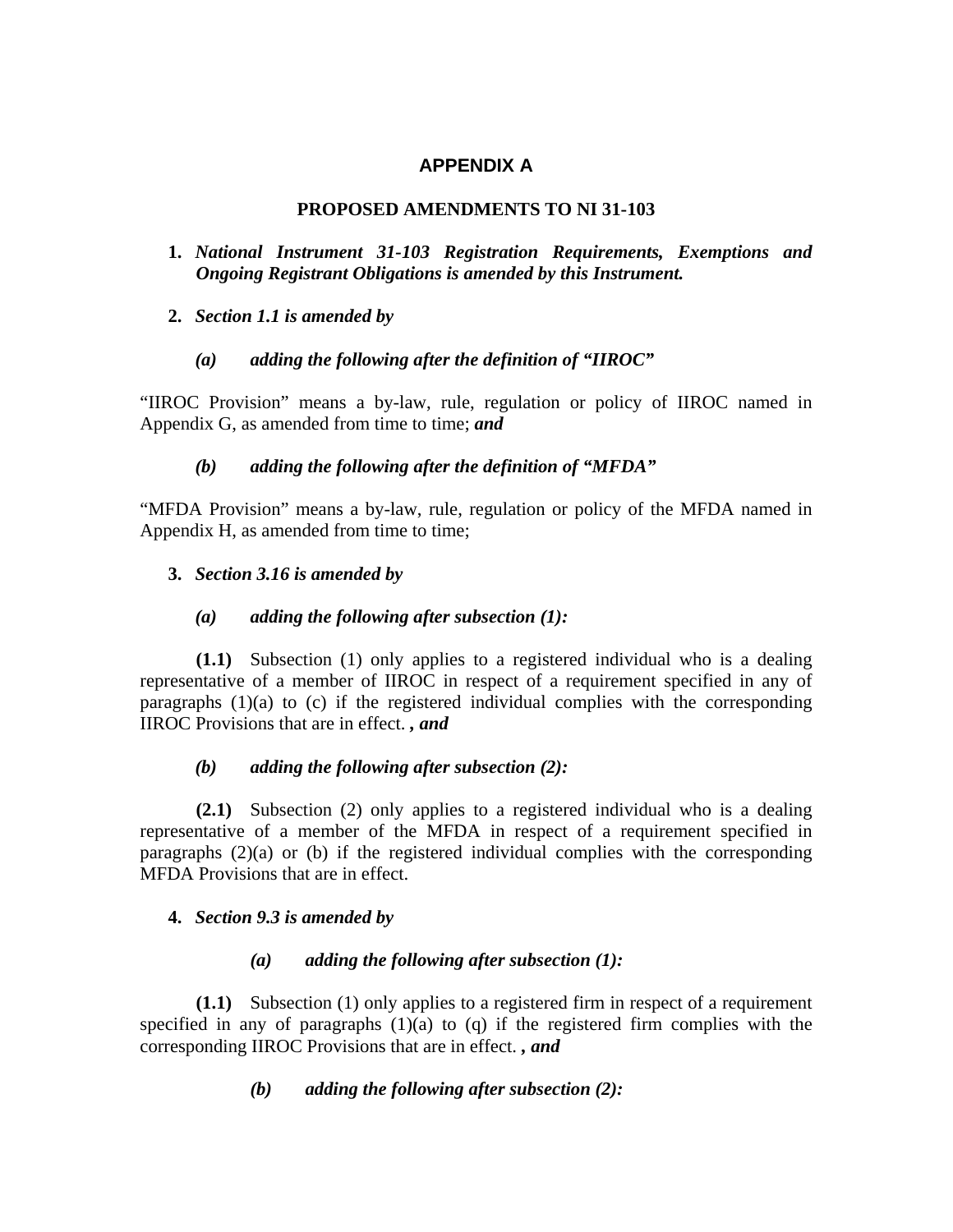**(2.1)** Subsection (2) only applies to a registered firm in respect of a requirement specified in any of paragraphs  $(2)(a)$  to  $(m)$  if the registered firm complies with the corresponding IIROC Provisions that are in effect.

### **5.** *Section 9.4 is amended by*

#### *(a) adding the following after subsection (1):*

**(1.1)** Subsection (1) only applies to a registered firm in respect of a requirement specified in any of paragraphs  $(1)(a)$  to  $(q)$  if the registered firm complies with the corresponding MFDA Provisions that are in effect. *, and*

### *(b) adding the following after subsection (2):*

**(2.1)** Subsection (2) only applies to a registered firm in respect of a requirement specified in any of paragraphs  $(2)(a)$  to  $(k)$  if the registered firm complies with the corresponding MFDA Provisions that are in effect.

### **6.** *The Instrument is amended by adding the following appendices after Appendix F:*

## **APPENDIX G – EXEMPTIONS FROM CERTAIN REQUIREMENTS FOR IIROC MEMBERS**

*(Section 9.3 [Exemptions from certain requirements for IIROC members])* 

| NI 31-103 Provision                                                               | <b>IIROC</b> Provision                                                                                                                                                                                                                 |
|-----------------------------------------------------------------------------------|----------------------------------------------------------------------------------------------------------------------------------------------------------------------------------------------------------------------------------------|
| section 12.1 [capital]<br>requirements]                                           | 1. Dealer Member Rule 17.1; and<br>2. Form 1 Joint Regulatory Financial Questionnaire and<br><i>Report</i> - Part I, Statement B, "Notes and Instructions"                                                                             |
| section 12.2 [notifying the<br>regulator of a subordination<br><i>agreement</i> ] | 1. Dealer Member Rule 5.2; and<br>2. Dealer Member Rule 5.2A                                                                                                                                                                           |
| section 12.3 [insurance $-$<br>dealer]                                            | 1. Dealer Member Rule 400.2 [Financial Institution<br><i>Bond]</i> ;<br>Dealer Member Rule 400.4 [Amounts Required]; and<br>2.<br>3. Dealer Member Rule 400.5 [Provisos with respect to<br>Dealer Member Rules 400.2, 400.3 and 400.4] |
| section 12.6 [global]<br>bonding or insurance]                                    | 1. Dealer Member Rule 400.7 [Global Financial<br><i>Institution Bonds]</i>                                                                                                                                                             |
| section 12.7 [notifying the                                                       | 1. Dealer Member Rule 17.6;                                                                                                                                                                                                            |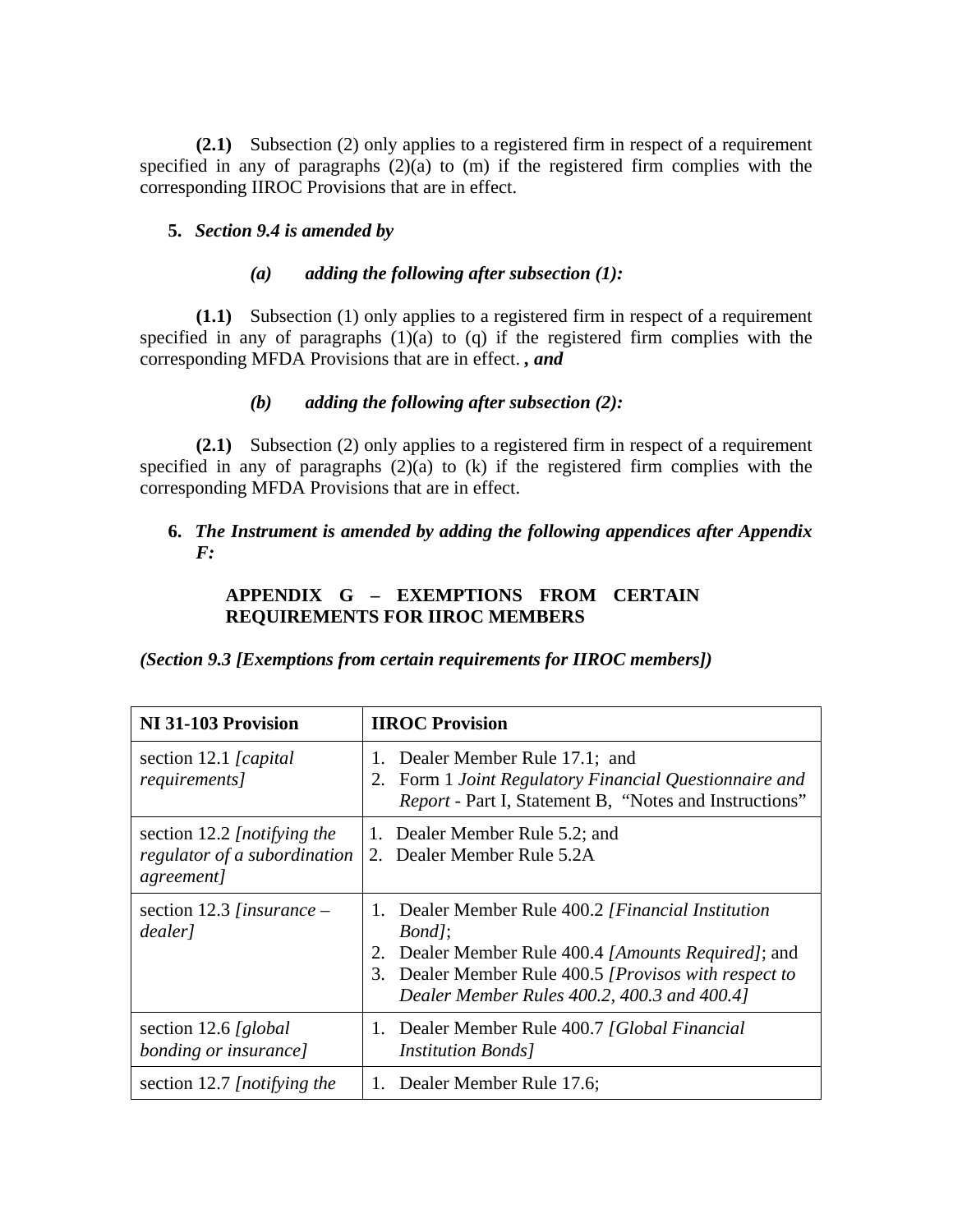| regulator of a change, claim<br>or cancellation]                | 2. Dealer Member Rule 400.3 [Notice of Termination];<br>and<br>3. Dealer Member Rule 400.3B [Termination or<br>Cancellation]                                                                                                                                                                                                                                                                                                                                                                                                                                                                                                                                                                  |
|-----------------------------------------------------------------|-----------------------------------------------------------------------------------------------------------------------------------------------------------------------------------------------------------------------------------------------------------------------------------------------------------------------------------------------------------------------------------------------------------------------------------------------------------------------------------------------------------------------------------------------------------------------------------------------------------------------------------------------------------------------------------------------|
| section 12.10 [annual]<br>financial statements]                 | Dealer Member Rule 16.2 [Dealer Member Filing<br>1.<br><i>Requirements]</i> ; and<br>Form 1 Joint Regulatory Financial Questionnaire and<br>2.<br>Report                                                                                                                                                                                                                                                                                                                                                                                                                                                                                                                                      |
| section 12.11 [interim<br>financial information]                | 1. Dealer Member Rule 16.2 [Dealer Member Filing<br><i>Requirements]</i> ; and<br>Form 1 Joint Regulatory Financial Questionnaire and<br>2.<br>Report                                                                                                                                                                                                                                                                                                                                                                                                                                                                                                                                         |
| section 12.12 [delivering]<br>financial information-<br>dealer] | Dealer Member Rule 16.2 [Dealer Member Filing<br>1.<br>Requirements]                                                                                                                                                                                                                                                                                                                                                                                                                                                                                                                                                                                                                          |
| subsection $13.2(3)$ [know<br>your client]                      | Dealer Member Rule 1300.1(a)-(n) [Identity and<br>1.<br>Creditworthiness];<br>Dealer Member Rule 1300.2;<br>2.<br>Dealer Member Rule 2500, Section II <i>[Opening New</i><br>3.<br>Accounts]; and<br>Form 2 New Client Application Form<br>4.                                                                                                                                                                                                                                                                                                                                                                                                                                                 |
| section 13.3 [suitability]                                      | Dealer Member Rule 1300.1(o) [Business Conduct];<br>1.<br>2. Dealer Member Rule 1300.1(p) [Suitability<br>Generally];<br>Dealer Member Rule 1300.1(q) [Suitability<br>3.<br>Determination Required When Recommendation<br>Provided];<br>4. Dealer Member Rule 1300.1(r) and Dealer Member<br>Rule 1300.1(s) [Suitability Determination Not<br>Required];<br>Dealer Member Rule 1300.1(t) [Corporation<br>5.<br>Approval];<br>6. Dealer Member Rule 2700, Section I [Customer<br>Suitability]; and<br>Dealer Member Rule 3200 [Minimum Requirements<br>7.<br>for Dealer Members Seeking Approval Under Rule<br>$1300.1(t)$ for Suitability Relief for Trades not<br>Recommended by the Member] |
| section 13.12 [restriction on<br>lending to clients]            | Dealer Member Rule 100 [Margin Requirements]<br>1.                                                                                                                                                                                                                                                                                                                                                                                                                                                                                                                                                                                                                                            |
| section 13.13 [disclosure]<br>when recommending the use         | 1. Dealer Member Rule 29.26                                                                                                                                                                                                                                                                                                                                                                                                                                                                                                                                                                                                                                                                   |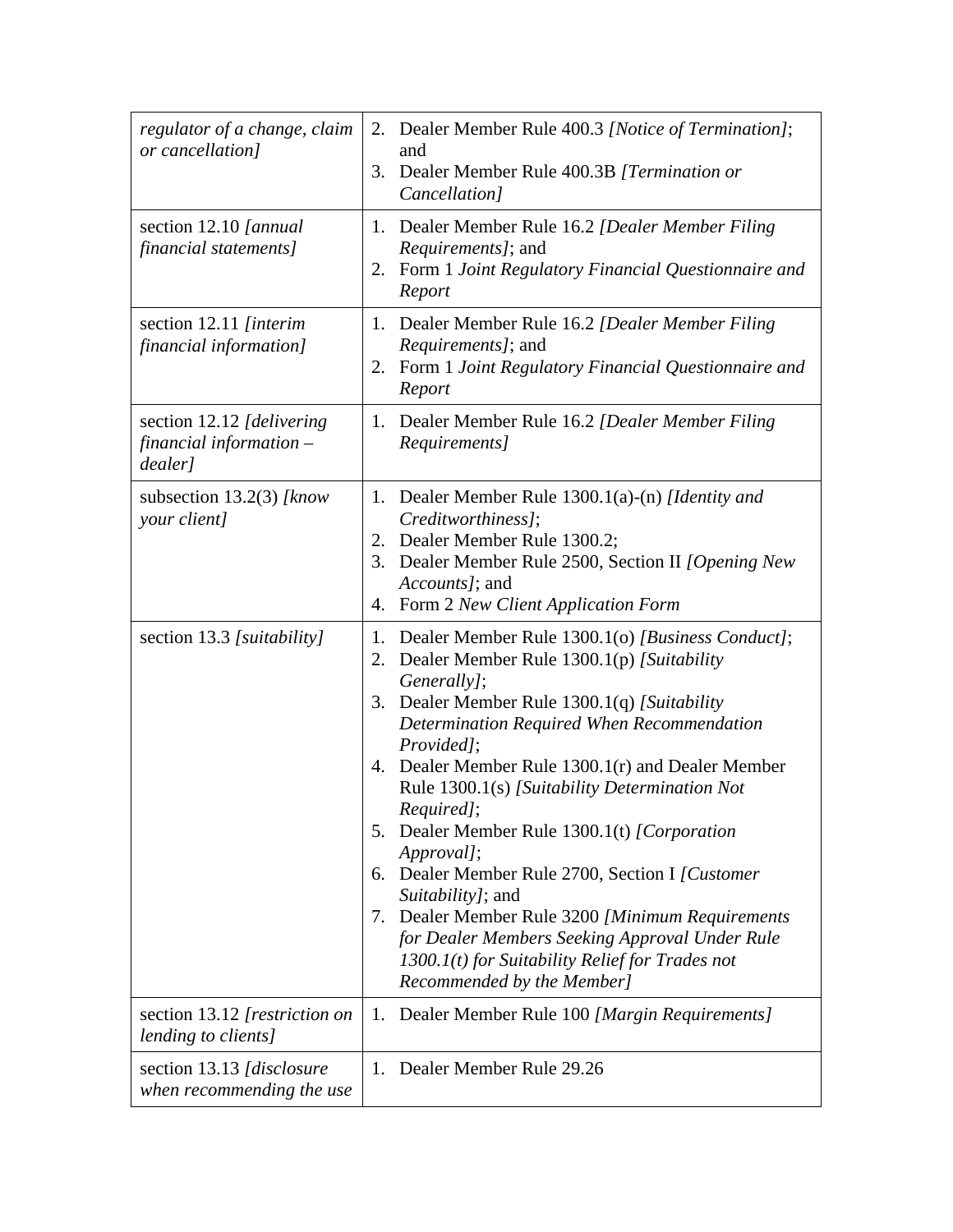| of borrowed money]                                                      |                                                                                                                                                                                                                                                                                                                                                                                                |
|-------------------------------------------------------------------------|------------------------------------------------------------------------------------------------------------------------------------------------------------------------------------------------------------------------------------------------------------------------------------------------------------------------------------------------------------------------------------------------|
| section 13.15 [handling<br>complaints]                                  | 1. Dealer Member Rule 2500B [Client Complaint<br><i>Handling]</i> ; and<br>2. Dealer Member Rule 2500, Section VIII [Client]<br>Complaints]                                                                                                                                                                                                                                                    |
| subsection $14.2(2)$<br>[relationship disclosure<br><i>information]</i> | Dealer Member Rules of IIROC that set out the<br>1.<br>requirements for relationship disclosure information<br>similar to those contained in IIROC's Client<br>Relationship Model proposal, published for comment<br>on January 7, 2011;                                                                                                                                                       |
|                                                                         | At the time of publication, IIROC had not assigned<br>a number to the relationship disclosure dealer<br>member rule in its Client Relationship Model<br>proposal. We will refer to the dealer member rule<br>number when IIROC has assigned one.                                                                                                                                               |
|                                                                         | 2. Dealer Member Rule 29.8;<br>3. Dealer Member Rule 200.1(c);<br>4. Dealer Member Rule 200.1(h);<br>5. Dealer Member Rule 1300.1(p) [Suitability<br>Generally];<br>6. Dealer Member Rule 1300.1(q) [Suitability<br>Determination Required When Recommendation<br>Provided];<br>7. Dealer Member Rule 1300.2; and<br>8. Dealer Member Rule 2500B, Part 4 [Complaint<br>procedures / standards] |
| section 14.6 [holding client]<br><i>assets in trust]</i>                | 1. Dealer Member Rule 17.3                                                                                                                                                                                                                                                                                                                                                                     |
| section 14.8 [securities]<br>subject to a safekeeping<br>agreement]     | Dealer Member Rule 17.2A<br>1.<br>Dealer Member Rule 2600 – Internal Control Policy<br>2.<br>Statement 5 [Safekeeping of Clients' Securities]                                                                                                                                                                                                                                                  |
| section 14.9 [securities not<br>subject to a safekeeping<br>agreement]  | Dealer Member Rule 17.3;<br>1.<br>Dealer Member Rule 17.3A; and<br>2.<br>Dealer Member Rule 200.1(c)<br>3.                                                                                                                                                                                                                                                                                     |
| section 14.12 [content and<br>delivery of trade<br>confirmation]        | 1. Dealer Member Rule 200.1(h)                                                                                                                                                                                                                                                                                                                                                                 |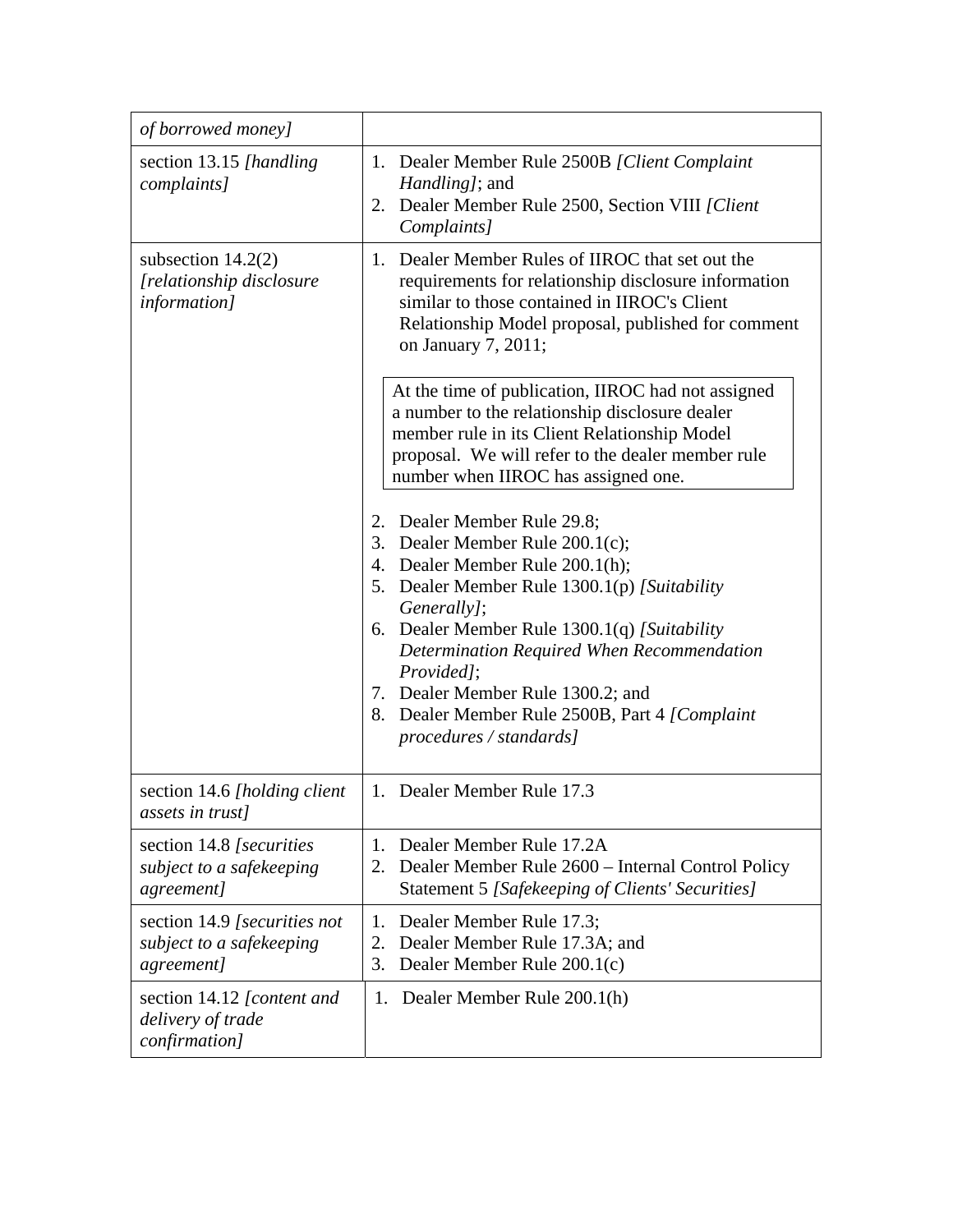## **APPENDIX H – EXEMPTIONS FROM CERTAIN REQUIREMENTS FOR MFDA MEMBERS**

# *(Section 9.4 [Exemptions from certain requirements for MFDA members])*

| NI 31-103 Provision                                                             | <b>MFDA Provision</b>                                                                                                                                                                                                                                              |
|---------------------------------------------------------------------------------|--------------------------------------------------------------------------------------------------------------------------------------------------------------------------------------------------------------------------------------------------------------------|
| section 12.1 [capital]<br>requirements]                                         | 1. Rule 3.1.1 [Minimum Levels];<br>2. Rule 3.1.2 [Notice];<br>Rule 3.2.2 [Member Capital];<br>3.<br>4. Form 1 MFDA Financial Questionnaire and Report;<br>and<br>Policy No. 4 [Internal Control Policy Statements –<br>5.<br>Policy Statement 2: Capital Adequacy] |
| section 12.2 [notifying the<br>regulator of a subordination<br>agreement]       | 1. Form 1 MFDA Financial Questionnaire and Report,<br>Statement F [Statement of Changes in Subordinated<br>Loans]; and<br>2. Membership Application Package – Schedule I<br>(Subordinated Loan Agreement)                                                          |
| section 12.3 [insurance $-$<br>dealer]                                          | Rule 4.1 [Financial Institution Bond];<br>1.<br>2. Rule 4.4 [Amounts Required];<br>Rule 4.5 [ <i>Provisos</i> ]; and<br>3.<br>Policy No. 4 [Internal Control Policy Statements -<br>4.<br>Policy Statement 3: Insurance]                                           |
| section 12.6 [global]<br>bonding or insurance]                                  | 1. Rule 4.7 [Global Financial Institution Bonds]                                                                                                                                                                                                                   |
| section 12.7 [notifying the<br>regulator of a change, claim<br>or cancellation] | Rule 4.2 <i>[Notice of Termination]</i> ; and<br>1.<br>2. Rule 4.3 [Termination or Cancellation]                                                                                                                                                                   |
| section 12.10 [annual]<br>financial statements]                                 | 1. Rule 3.5.1 [Monthly and Annual];<br>Rule 3.5.2 [Combined Financial Statements]; and<br>2.<br>Form 1 MFDA Financial Questionnaire and Report<br>3.                                                                                                               |
| section 12.11 [interim<br>financial information]                                | 1. Rule 3.5.1 [Monthly and Annual];<br>2. Rule 3.5.2 [Combined Financial Statements]; and<br>3. Form 1 MFDA Financial Questionnaire and Report                                                                                                                     |
| section 12.12 [delivering]<br>financial information $-$<br>dealer]              | 1. Rule 3.5.1 [Monthly and Annual]                                                                                                                                                                                                                                 |
| section 13.3 [suitability]                                                      | Rule 2.2.1 ["Know-Your-Client"]; and<br>1.<br>Policy No. 2 [Minimum Standards for Account<br>2.<br>Supervision]                                                                                                                                                    |